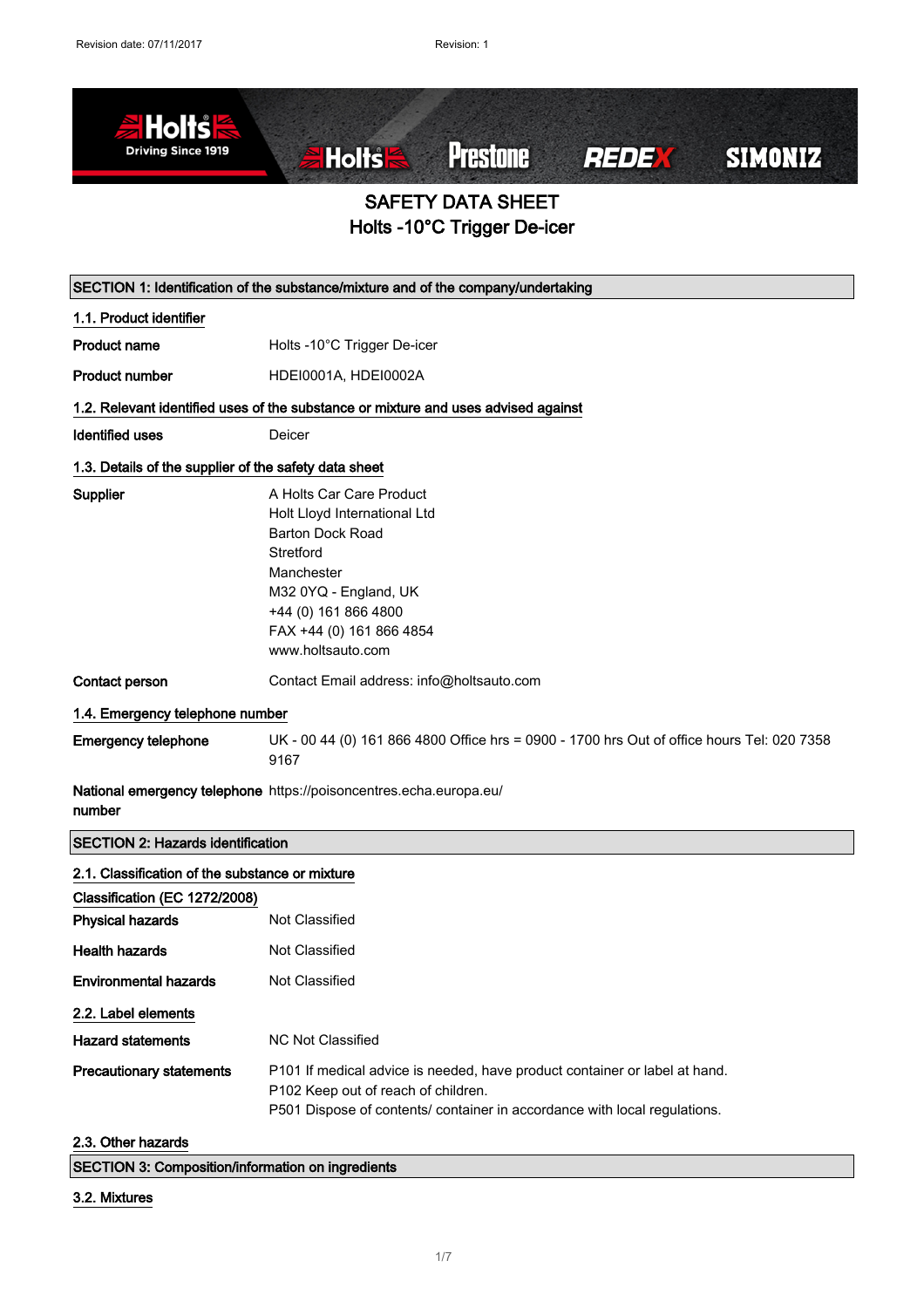| <b>ETHANOL</b>                                             | 5-10%                                                                                                                                                                                                                                                   |
|------------------------------------------------------------|---------------------------------------------------------------------------------------------------------------------------------------------------------------------------------------------------------------------------------------------------------|
| CAS number: 64-17-5                                        | EC number: 200-578-6                                                                                                                                                                                                                                    |
| Classification<br>Flam. Liq. 2 - H225                      | Classification (67/548/EEC or 1999/45/EC)<br>F; R11                                                                                                                                                                                                     |
| <b>ETHANEDIOL</b>                                          | $1 - 5%$                                                                                                                                                                                                                                                |
| CAS number: 107-21-1                                       | EC number: 203-473-3                                                                                                                                                                                                                                    |
| Classification<br>Acute Tox. 4 - H302                      | Classification (67/548/EEC or 1999/45/EC)<br>Xn; R22                                                                                                                                                                                                    |
|                                                            | The Full Text for all R-Phrases and Hazard Statements are Displayed in Section 16.                                                                                                                                                                      |
| <b>SECTION 4: First aid measures</b>                       |                                                                                                                                                                                                                                                         |
| 4.1. Description of first aid measures                     |                                                                                                                                                                                                                                                         |
| <b>General information</b>                                 | Treat symptomatically.                                                                                                                                                                                                                                  |
| Inhalation                                                 | Unlikely route of exposure as the product does not contain volatile substances.                                                                                                                                                                         |
| Ingestion                                                  | Rinse mouth thoroughly with water. Never give anything by mouth to an unconscious person.<br>Move affected person to fresh air and keep warm and at rest in a position comfortable for<br>breathing. Get medical attention if any discomfort continues. |
| <b>Skin contact</b>                                        | Remove contaminated clothing immediately and wash skin with soap and water. Get medical<br>attention if irritation persists after washing.                                                                                                              |
| Eye contact                                                | Rinse immediately with plenty of water. Continue to rinse for at least 10 minutes. Remove any<br>contact lenses and open eyelids wide apart.                                                                                                            |
|                                                            | 4.2. Most important symptoms and effects, both acute and delayed                                                                                                                                                                                        |
| <b>General information</b>                                 | The severity of the symptoms described will vary dependent on the concentration and the<br>length of exposure.                                                                                                                                          |
| Inhalation                                                 | This is unlikely to occur but symptoms similar to those of ingestion may develop.                                                                                                                                                                       |
| Ingestion                                                  | May cause discomfort if swallowed.                                                                                                                                                                                                                      |
| Skin contact                                               | Skin irritation. Prolonged skin contact may cause redness and irritation.                                                                                                                                                                               |
| Eye contact                                                | Irritation of eyes and mucous membranes. Prolonged contact may cause redness and/or<br>tearing.                                                                                                                                                         |
|                                                            | 4.3. Indication of any immediate medical attention and special treatment needed                                                                                                                                                                         |
| Notes for the doctor                                       | Treat symptomatically.                                                                                                                                                                                                                                  |
| <b>SECTION 5: Firefighting measures</b>                    |                                                                                                                                                                                                                                                         |
| 5.1. Extinguishing media                                   |                                                                                                                                                                                                                                                         |
| Suitable extinguishing media                               | The product is non-combustible. Use fire-extinguishing media suitable for the surrounding fire.                                                                                                                                                         |
| 5.2. Special hazards arising from the substance or mixture |                                                                                                                                                                                                                                                         |
| Specific hazards                                           | In case of fire, toxic and corrosive gases may be formed. No unusual fire or explosion hazards<br>noted.                                                                                                                                                |

| Hazardous combustion | Thermal decomposition or combustion may liberate carbon oxides and other toxic gases or |
|----------------------|-----------------------------------------------------------------------------------------|
| products             | vapours. Oxides of carbon. Oxides of nitrogen.                                          |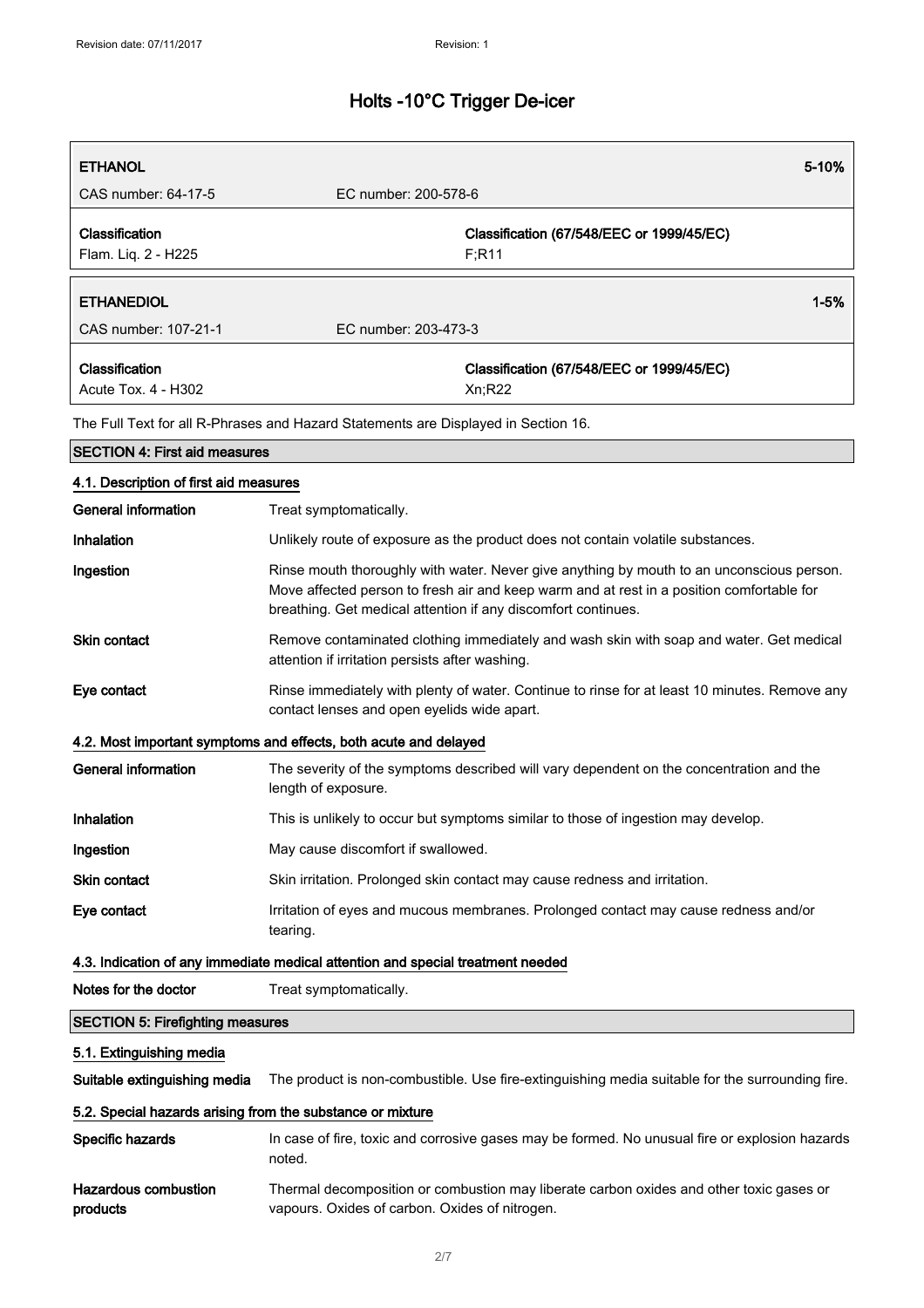| 5.3. Advice for firefighters                              |                                                                                                                                                                                                                                     |  |
|-----------------------------------------------------------|-------------------------------------------------------------------------------------------------------------------------------------------------------------------------------------------------------------------------------------|--|
| Protective actions during<br>firefighting                 | No specific firefighting precautions known.                                                                                                                                                                                         |  |
| Special protective equipment<br>for firefighters          | Use protective equipment appropriate for surrounding materials.                                                                                                                                                                     |  |
| <b>SECTION 6: Accidental release measures</b>             |                                                                                                                                                                                                                                     |  |
|                                                           | 6.1. Personal precautions, protective equipment and emergency procedures                                                                                                                                                            |  |
| <b>Personal precautions</b>                               | Wear protective clothing as described in Section 8 of this safety data sheet.                                                                                                                                                       |  |
| 6.2. Environmental precautions                            |                                                                                                                                                                                                                                     |  |
| <b>Environmental precautions</b>                          | Avoid release to the environment. Do not discharge into drains or watercourses or onto the<br>ground.                                                                                                                               |  |
| 6.3. Methods and material for containment and cleaning up |                                                                                                                                                                                                                                     |  |
| Methods for cleaning up                                   | Collect and place in suitable waste disposal containers and seal securely. Label the<br>containers containing waste and contaminated materials and remove from the area as soon<br>as possible. For waste disposal, see Section 13. |  |
| 6.4. Reference to other sections                          |                                                                                                                                                                                                                                     |  |
| Reference to other sections                               | For personal protection, see Section 8. For waste disposal, see section 13.                                                                                                                                                         |  |
| <b>SECTION 7: Handling and storage</b>                    |                                                                                                                                                                                                                                     |  |
| 7.1. Precautions for safe handling                        |                                                                                                                                                                                                                                     |  |
| <b>Usage precautions</b>                                  | Avoid spilling. Avoid contact with skin and eyes.                                                                                                                                                                                   |  |
|                                                           | 7.2. Conditions for safe storage, including any incompatibilities                                                                                                                                                                   |  |
| Storage precautions                                       | Keep only in the original container. Keep away from food, drink and animal feeding stuffs.<br>Store in a cool and well-ventilated place.                                                                                            |  |
| Storage class                                             | Unspecified storage.                                                                                                                                                                                                                |  |
| 7.3. Specific end use(s)                                  |                                                                                                                                                                                                                                     |  |
| Specific end use(s)                                       | The identified uses for this product are detailed in Section 1.2.                                                                                                                                                                   |  |
| <b>SECTION 8: Exposure Controls/personal protection</b>   |                                                                                                                                                                                                                                     |  |
| 8.1. Control parameters                                   |                                                                                                                                                                                                                                     |  |
| Occupational exposure limits                              |                                                                                                                                                                                                                                     |  |

#### **ETHANOL**

Long-term exposure limit (8-hour TWA): WEL 1000 ppm 1920 mg/m<sup>3</sup> Short-term exposure limit (15-minute): WEL

#### ETHANEDIOL

Long-term exposure limit (8-hour TWA): WEL 20 ppm 52 mg/m<sup>3</sup> vapour Short-term exposure limit (15-minute): WEL 40 ppm 104 mg/m<sup>3</sup> vapour Sk

Long-term exposure limit (8-hour TWA): WEL 10 mg/m<sup>3</sup> particulate Sk

#### **METHANOL**

Long-term exposure limit (8-hour TWA): WEL 200 ppm 266 mg/m<sup>3</sup> Short-term exposure limit (15-minute): WEL 250 ppm 333 mg/m<sup>3</sup> Sk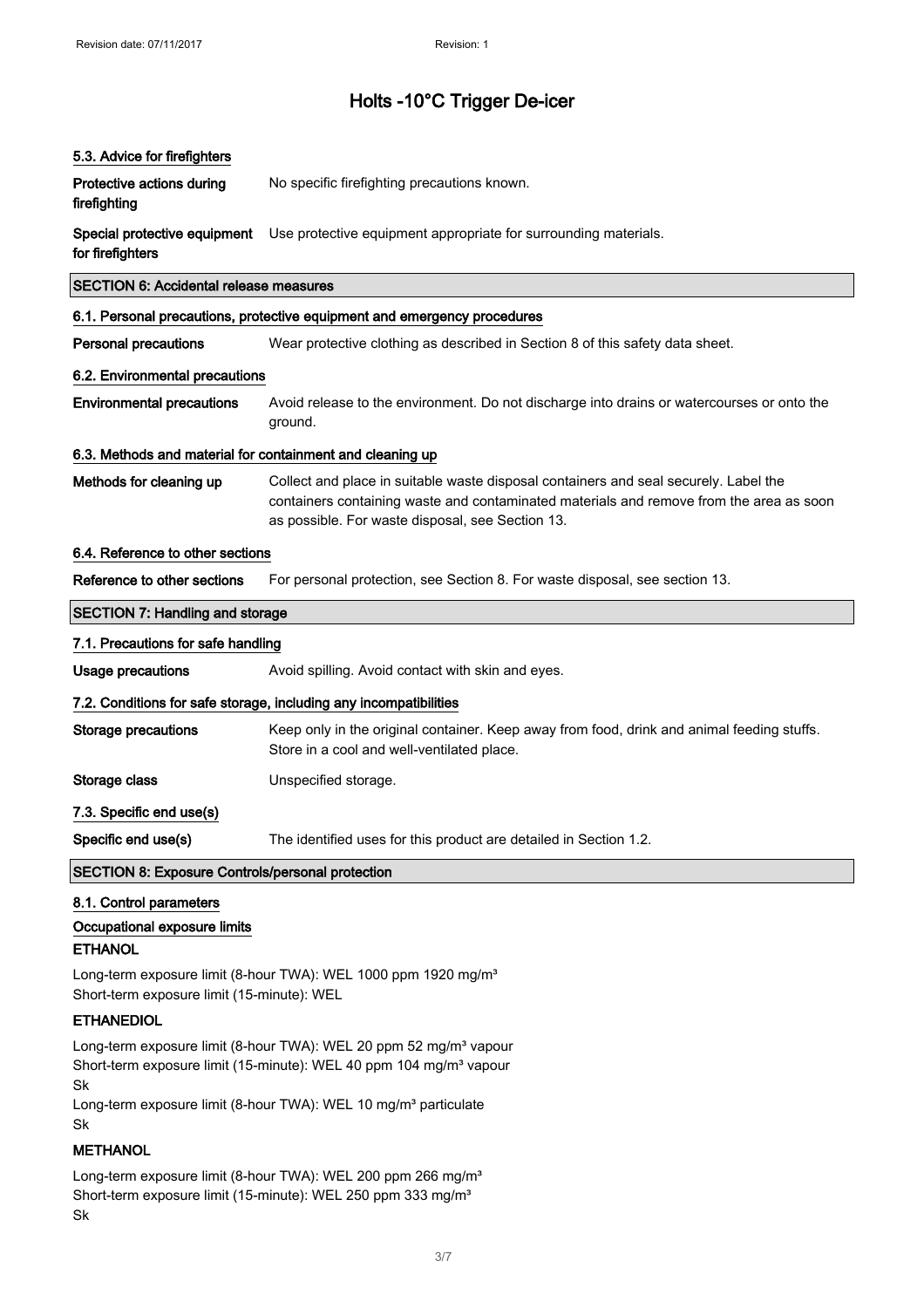WEL = Workplace Exposure Limit Sk = Can be absorbed through the skin.

#### ETHANEDIOL (CAS: 107-21-1)

| Ingredient comments                                        | WEL = Workplace Exposure Limits                                                                                                                      |
|------------------------------------------------------------|------------------------------------------------------------------------------------------------------------------------------------------------------|
| 8.2. Exposure controls                                     |                                                                                                                                                      |
| Protective equipment                                       |                                                                                                                                                      |
|                                                            |                                                                                                                                                      |
| Appropriate engineering<br>controls                        | No specific ventilation requirements.                                                                                                                |
| Eye/face protection                                        | Wear chemical splash goggles.                                                                                                                        |
| Hand protection                                            | Chemical-resistant, impervious gloves complying with an approved standard should be worn if<br>a risk assessment indicates skin contact is possible. |
| Other skin and body<br>protection                          | Wear appropriate clothing to prevent reasonably probable skin contact.                                                                               |
| Hygiene measures                                           | Wash hands after handling.                                                                                                                           |
| <b>Respiratory protection</b>                              | Respiratory protection not required.                                                                                                                 |
| <b>SECTION 9: Physical and Chemical Properties</b>         |                                                                                                                                                      |
| 9.1. Information on basic physical and chemical properties |                                                                                                                                                      |
| Appearance                                                 | Clear liquid.                                                                                                                                        |
| Colour                                                     | Blue.                                                                                                                                                |
| Odour                                                      | Alcoholic.                                                                                                                                           |
| рH                                                         | pH (concentrated solution): 6.8 - 7.0                                                                                                                |
| Flash point                                                | 78°C Closed cup.                                                                                                                                     |
| <b>Relative density</b>                                    | $0.988 \ @ 20^{\circ}$ C                                                                                                                             |
| Solubility(ies)                                            | Miscible with water.                                                                                                                                 |
| 9.2. Other information                                     |                                                                                                                                                      |
| <b>SECTION 10: Stability and reactivity</b>                |                                                                                                                                                      |
| 10.1. Reactivity                                           |                                                                                                                                                      |
| Reactivity                                                 | There are no known reactivity hazards associated with this product.                                                                                  |
| 10.2. Chemical stability                                   |                                                                                                                                                      |
| <b>Stability</b>                                           | Stable under the prescribed storage conditions.                                                                                                      |
| 10.3. Possibility of hazardous reactions                   |                                                                                                                                                      |
| Possibility of hazardous<br>reactions                      | Not applicable. Will not polymerise.                                                                                                                 |
| 10.4. Conditions to avoid                                  |                                                                                                                                                      |
| Conditions to avoid                                        | Avoid heat. Avoid freezing.                                                                                                                          |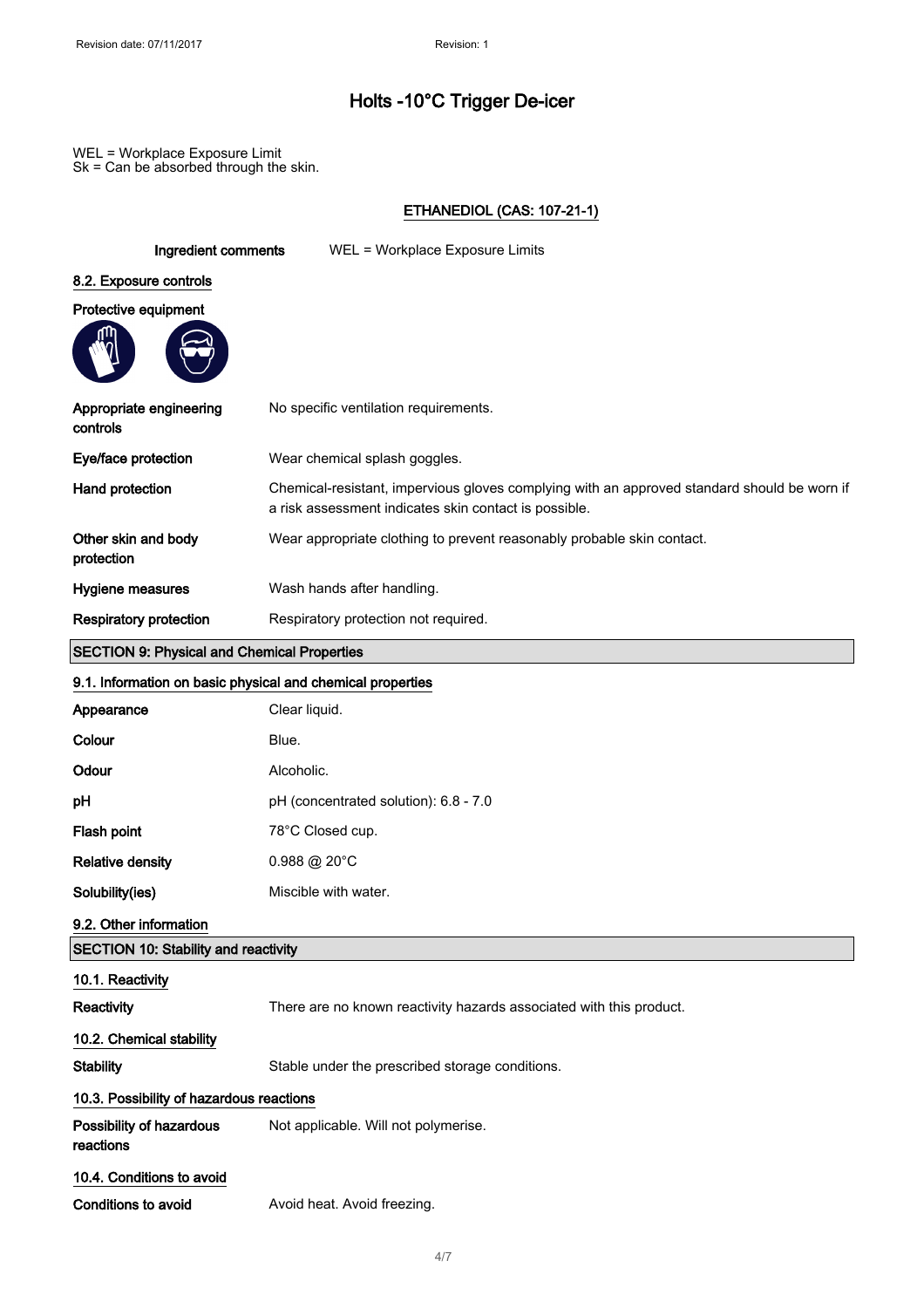| 10.5. Incompatible materials                                |                                                                                                                                                                               |
|-------------------------------------------------------------|-------------------------------------------------------------------------------------------------------------------------------------------------------------------------------|
| Materials to avoid                                          | No specific material or group of materials is likely to react with the product to produce a<br>hazardous situation.                                                           |
| 10.6. Hazardous decomposition products                      |                                                                                                                                                                               |
| Hazardous decomposition<br>products                         | Does not decompose when used and stored as recommended. Oxides of carbon. Thermal<br>decomposition or combustion may liberate carbon oxides and other toxic gases or vapours. |
| <b>SECTION 11: Toxicological information</b>                |                                                                                                                                                                               |
| 11.1. Information on toxicological effects                  |                                                                                                                                                                               |
| <b>Toxicological effects</b>                                | No information available.                                                                                                                                                     |
| Acute toxicity - oral                                       |                                                                                                                                                                               |
| ATE oral (mg/kg)                                            | 12,170.63                                                                                                                                                                     |
| Acute toxicity - dermal                                     |                                                                                                                                                                               |
| ATE dermal (mg/kg)                                          | 71,428.57                                                                                                                                                                     |
| Acute toxicity - inhalation                                 |                                                                                                                                                                               |
| ATE inhalation (gases ppm)                                  | 166,666.67                                                                                                                                                                    |
| ATE inhalation (vapours mg/l)                               | 714.29                                                                                                                                                                        |
| <b>ATE inhalation (dusts/mists</b><br>mg/l)                 | 119.05                                                                                                                                                                        |
| <b>SECTION 12: Ecological Information</b>                   |                                                                                                                                                                               |
| 12.1. Toxicity                                              |                                                                                                                                                                               |
| 12.2. Persistence and degradability                         |                                                                                                                                                                               |
| Persistence and degradability The product is biodegradable. |                                                                                                                                                                               |
| 12.3. Bioaccumulative potential                             |                                                                                                                                                                               |
| Bioaccumulative potential                                   | The product is not bioaccumulating.                                                                                                                                           |
| 12.4. Mobility in soil                                      |                                                                                                                                                                               |
| <b>Mobility</b>                                             | The product contains substances which are water-soluble and may spread in water systems.                                                                                      |
| 12.5. Results of PBT and vPvB assessment                    |                                                                                                                                                                               |
| <b>Results of PBT and vPvB</b><br>assessment                | This product does not contain any substances classified as PBT or vPvB.                                                                                                       |
| 12.6. Other adverse effects                                 |                                                                                                                                                                               |
| Other adverse effects                                       | None known.                                                                                                                                                                   |
| <b>SECTION 13: Disposal considerations</b>                  |                                                                                                                                                                               |
| 13.1. Waste treatment methods                               |                                                                                                                                                                               |
| <b>Disposal methods</b>                                     | Dispose of waste to licensed waste disposal site in accordance with the requirements of the<br>local Waste Disposal Authority.                                                |
| <b>SECTION 14: Transport information</b>                    |                                                                                                                                                                               |
| General                                                     | The product is not covered by international regulations on the transport of dangerous goods<br>(IMDG, IATA, ADR/RID).                                                         |

#### 14.1. UN number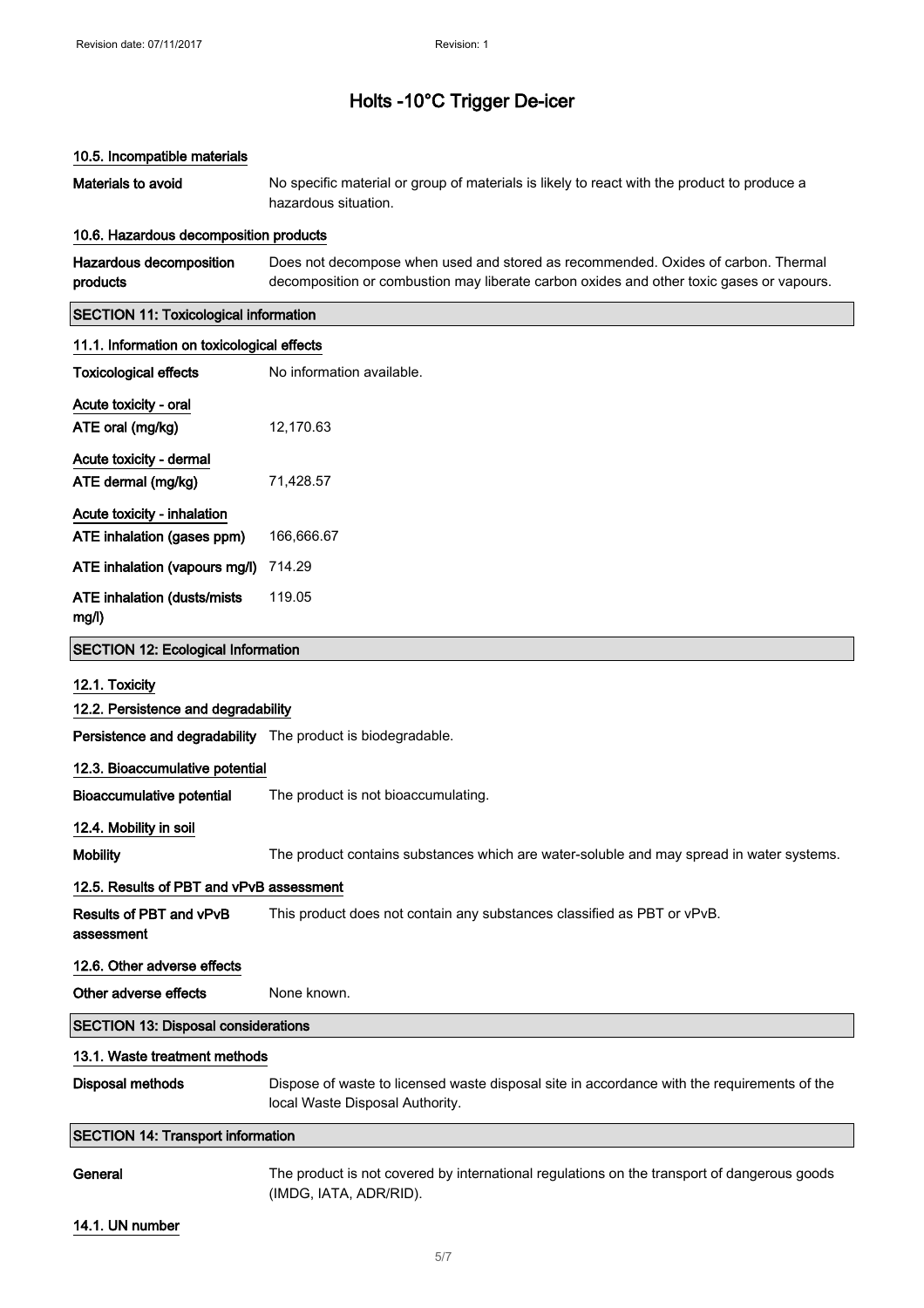Not applicable.

#### 14.2. UN proper shipping name

Not applicable.

#### 14.3. Transport hazard class(es)

No transport warning sign required.

#### 14.4. Packing group

Not applicable.

#### 14.5. Environmental hazards

Environmentally hazardous substance/marine pollutant No.

#### 14.6. Special precautions for user

Not applicable.

#### 14.7. Transport in bulk according to Annex II of MARPOL and the IBC Code

#### Transport in bulk according to Not applicable. Annex II of MARPOL 73/78 and the IBC Code

#### SECTION 15: Regulatory information

| 15.1. Safety, health and environmental regulations/legislation specific for the substance or mixture |                                                                                                                                                                                                                                                                                                                                                                                                                                                                                                                                                                                                                                                                                                                        |
|------------------------------------------------------------------------------------------------------|------------------------------------------------------------------------------------------------------------------------------------------------------------------------------------------------------------------------------------------------------------------------------------------------------------------------------------------------------------------------------------------------------------------------------------------------------------------------------------------------------------------------------------------------------------------------------------------------------------------------------------------------------------------------------------------------------------------------|
| <b>National regulations</b>                                                                          | EH40/2005 Workplace exposure limits.                                                                                                                                                                                                                                                                                                                                                                                                                                                                                                                                                                                                                                                                                   |
| EU legislation                                                                                       | Regulation (EC) No 1272/2008 of the European Parliament and of the Council of 16<br>December 2008 on classification, labelling and packaging of substances and mixtures (as<br>amended).<br>Regulation (EC) No 1907/2006 of the European Parliament and of the Council of 18<br>December 2006 concerning the Registration, Evaluation, Authorisation and Restriction of<br>Chemicals (REACH) (as amended).<br>Commission Directive 2000/39/EC of 8 June 2000 establishing a first list of indicative<br>occupational exposure limit values in implementation of Council Directive 98/24/EC on the<br>protection of the health and safety of workers from the risks related to chemical agents at<br>work (as amended). |
| <b>Authorisations (Title VII</b><br><b>Regulation 1907/2006)</b>                                     | No specific authorisations are known for this product.                                                                                                                                                                                                                                                                                                                                                                                                                                                                                                                                                                                                                                                                 |
| <b>Restrictions (Title VIII</b><br><b>Regulation 1907/2006)</b>                                      | No specific restrictions on use are known for this product.                                                                                                                                                                                                                                                                                                                                                                                                                                                                                                                                                                                                                                                            |

#### 15.2. Chemical safety assessment

No chemical safety assessment has been carried out.

| <b>SECTION 16: Other information</b> |                                                                        |
|--------------------------------------|------------------------------------------------------------------------|
| <b>Revision date</b>                 | 07/11/2017                                                             |
| Revision                             |                                                                        |
| <b>SDS</b> number                    | 21288                                                                  |
| Hazard statements in full            | H225 Highly flammable liquid and vapour.<br>H302 Harmful if swallowed. |